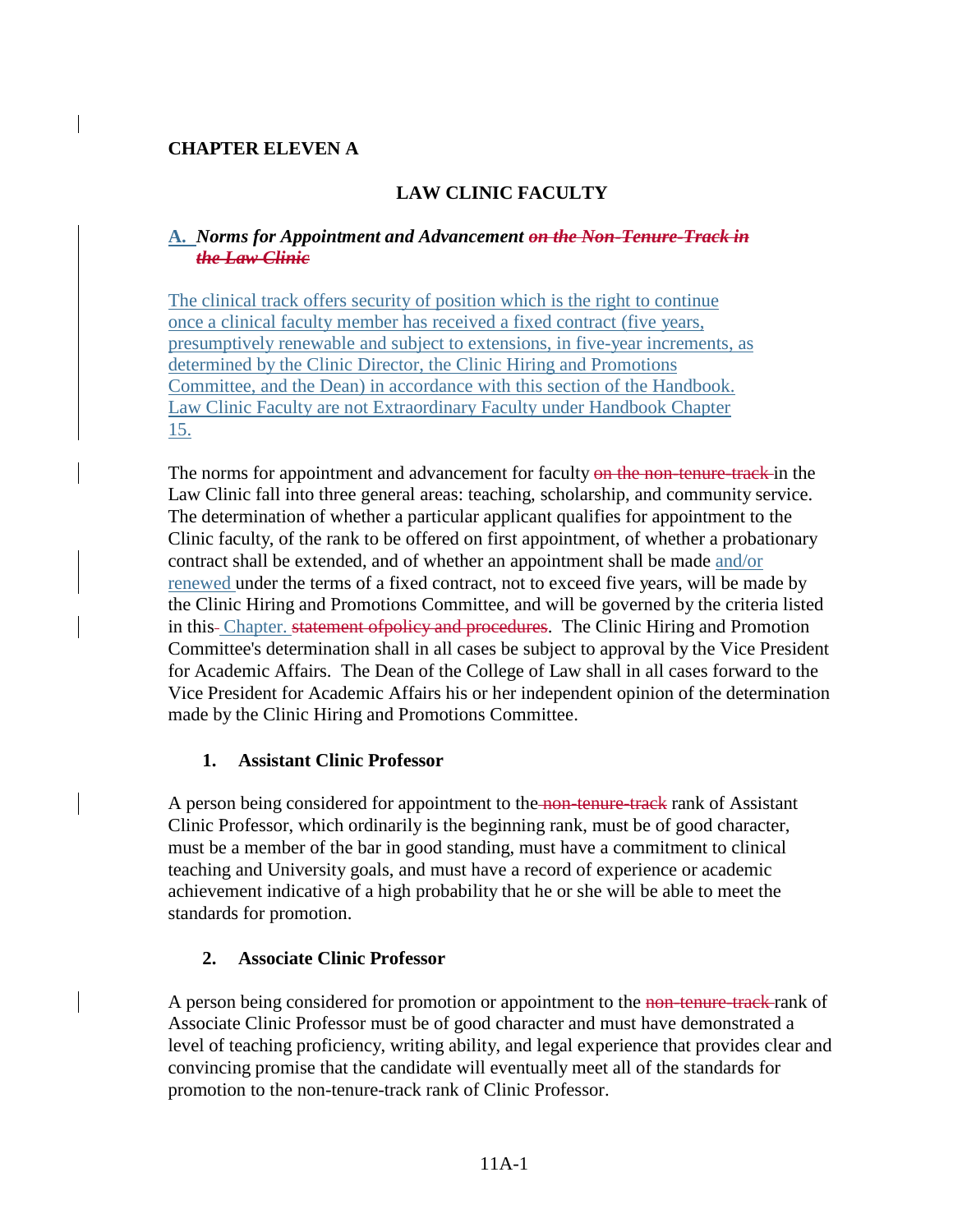Ordinarily, an Assistant Clinic Professor who has completed two years of teaching in the Clinic merits consideration in the third year for promotion in the fourth year. Previous experience, either as a member of a law faculty or as a lawyer engaged in other significant activity, may be taken into account so as to shorten the period of service required for promotion, upon the recommendation of the Clinic Hiring and Promotions **Committee** 

and with the approval of the Dean and the Vice President for Academic Affairs.

# **3. Clinic Professor**

A member of the Law Clinic faculty who has rendered distinctive and outstanding service to clinical education and to the University may be considered for the non-tenuretrack

rank of Clinic Professor.

Ordinarily, an Associate Clinic Professor who has taught on a full-time basis for five years in Clinical Legal Education merits consideration for promotion to the rank of Clinic Professor in the sixth year, to be effective as of the seventh year of service. Previous experience, either as a member of a law faculty or as a lawyer engaged in other significant activity, may be taken into account so as to shorten the period of service required for promotion, upon the recommendation of the Clinic Hiring and Promotions Committee

and with the approval of the Dean and the Vice President for Academic Affairs.

# **B.** *Norms for Appointment to the Rank of Clinic Professor*

Clinic faculty being considered for promotion to or initial hiring at the non-tenuretrack rank of Clinic Professor shall be evaluated pursuant to the following criteria:

# **1. Teaching**

Since the education of Loyola Law students is the primary mission of the Law Clinic, it is essential that the Clinic faculty be effective teachers, demonstrating both the capacity and the commitment necessary to inspire and challenge their students.

It is not possible precisely to define each of the essential components of one's teaching ability. This is particularly true with respect to clinical teaching, since clinical methodologies are still evolving and being tested in a variety of classroom settings. It is, however, possible to enumerate factors by which clinical teaching can be evaluated. Clinic faculty should be judged for promotion to or hiring at the rank of Clinic Professor according to their demonstrated abilities and accomplishments in each of the following areas:

> *a.* Innovation and imagination in the presentation of clinic skills materials;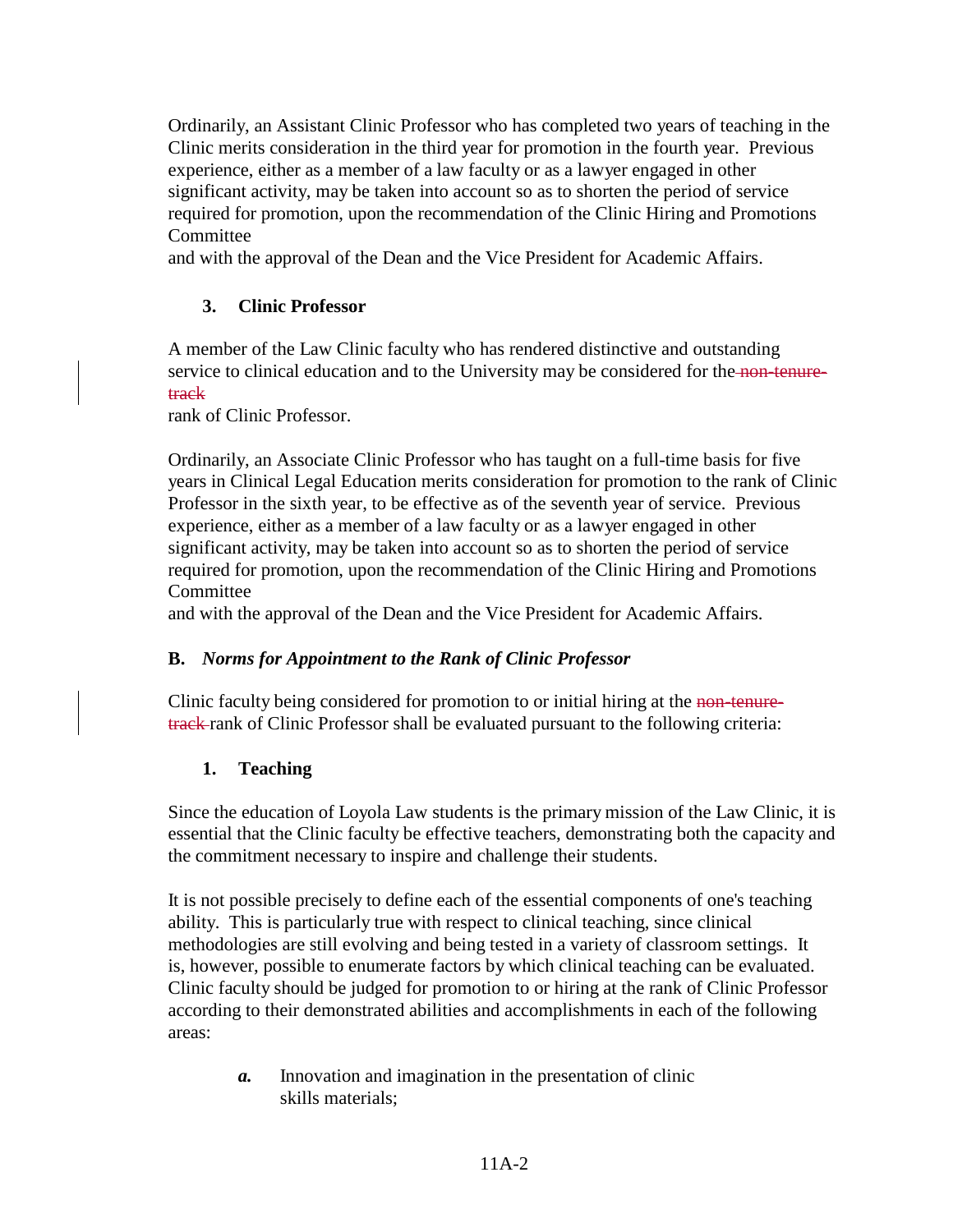*b.* Ability to utilize various methods for evaluating students' clinical performance and for providing effective guidance and feedback" following such evaluation;

*c.* Ability to induce, stimulate, and require critical, thoughtful analysis of legal problems and implementation of courses of action to resolve problems within the parameters of appropriate client representation;

*d.* Ability to help students understand and deal with problems of professional responsibility which arise in clinical situations;

*e.* Ability to teach students how to evaluate their own work;

*f.* Maintenance of discipline and control of students in all clinical teaching situations;

*g.* Punctuality and consistence in all clinical teaching settings;

*h.* Knowledge of the substantive fields of law and the procedures applicable to the case load;

- *i.* Ability to communicate clearly and effectively;
- *j.* Enthusiasm for the goals of the clinic;
- *k.* Ability to stimulate and maintain student interest in his or her assigned cases and in improving professional skills;

*l.* Ability to devise meaningful and fair student evaluation procedures;

*m.* Ability to relate and integrate practical and theoretical considerations;

*n.* Development of innovative teaching methodology;

*o.* Development of innovative research and writing techniques regarding teaching methods or other clinic-related skills;

*p.* Ability to train and supervise other faculty and professional staff in their teaching responsibilities;

# **2. Scholarship**

Clinic faculty promoted to or hired at the rank of Clinic Professor are expected to have produced a high quality of written work, although the content and format of their work may differ from that produced by candidates for the **ordinary** tenure-track faculty.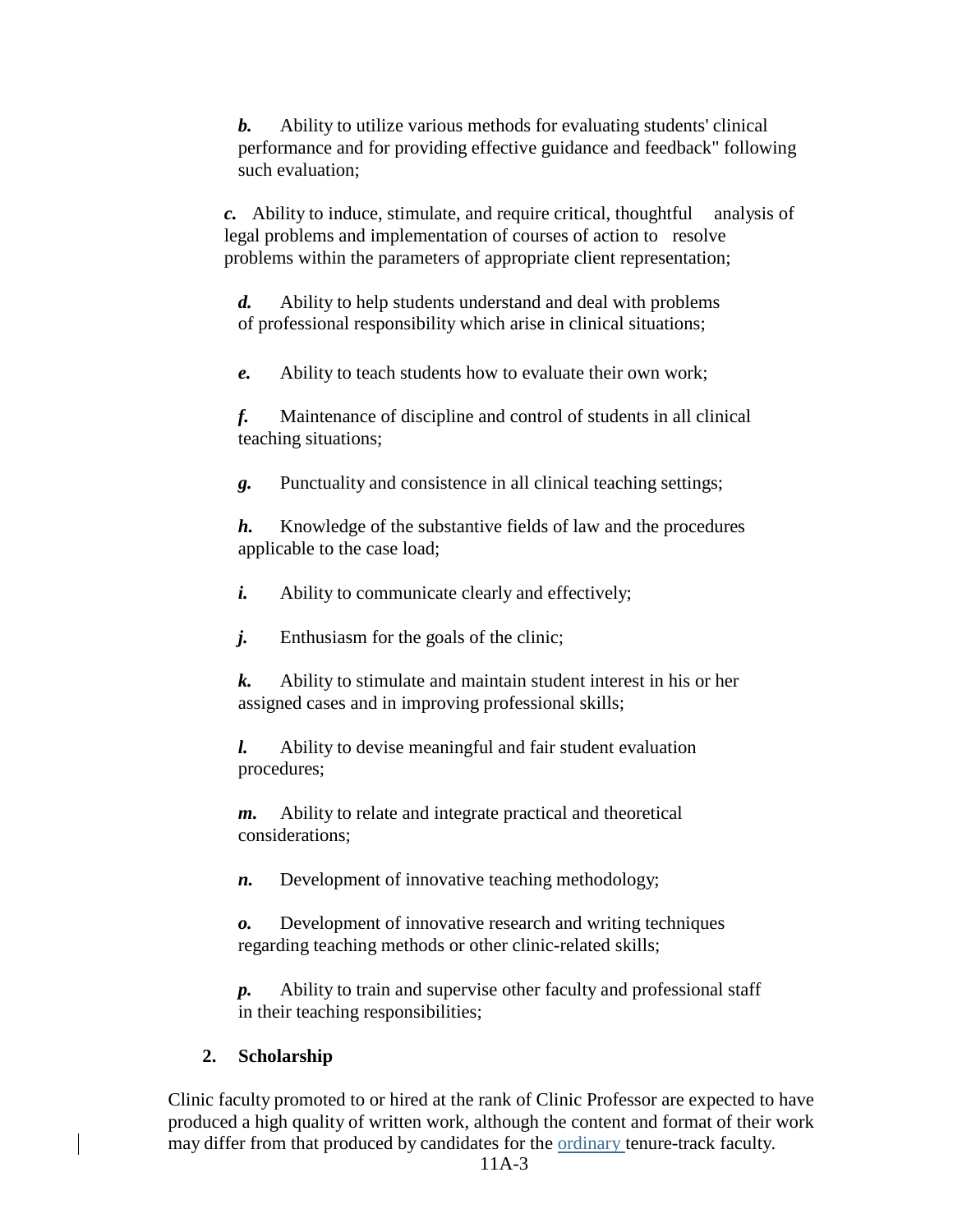Publications may be in the form of briefs, memoranda, studies, statutory interpretations or proposals, regulations, teaching materials, or reports, if such writings are appropriate to advancing either the state of the law in the area in which the clinician is working or the state of clinical teaching methodology. All such publications should reflect an active, inquiring, insightful, and open mind indicating that the clinician will continue to strive for personal and intellectual growth and development. While the traditional scholarship expected of ordinary tenure-track faculty is not a requirement for promotion for the nontenure-track clinic faculty, any such scholarship will be viewed positively in connection with consideration for promotion.

#### **3. Community Service**

As in the case of tenure-track faculty, clinic faculty are expected to devote full time to their College of Law duties and commitments. In addition to the duties of teaching and writing, a clinic faculty member bears the responsibility of attending and participating in staff meetings and of being available to students to discuss their various needs. Activities outside the Law Clinic should include significant service to the community and the legal profession, which may be met by participation in professional organizations and governmental, charitable, or other community service activity.

#### **4. Character, Integrity and Cooperativeness**

These qualities, while essential, require no explanation. Clinic faculty are also expected to meet the professional responsibilities specified in Chapter Seven, Sections A and B, of the Loyola University Faculty Handbook.

#### **C.** *Grandparenting of Incumbent Clinicians*

#### With respect to Clinic faculty now (November 1988) employed at the Law Clinic,

**1.** Presently employed members of the Clinic faculty may elect, at any time, to be evaluated for appointment to an appropriate rank in accordance with the standards and procedures governing such appointments for the future hiring and promotion of full-time Clinic faculty;

**2.** The following "appropriate ranks" shall be recognized:

*a.* Clinic Professor, in the case of presently employed Clinic faculty who have served on a full-time basis for more than five years in clinical legal

education;

*b.* Associate Clinic Professor, in the case of those who have served for more than two but less than five years, provided, however, that the Clinic Hiring and Promotions Committee be able to recommend the appointment to a more senior title than would be warranted by years of full-time service to the Law Clinic of someone who has had extensive legal experience prior to joining the Law Clinic.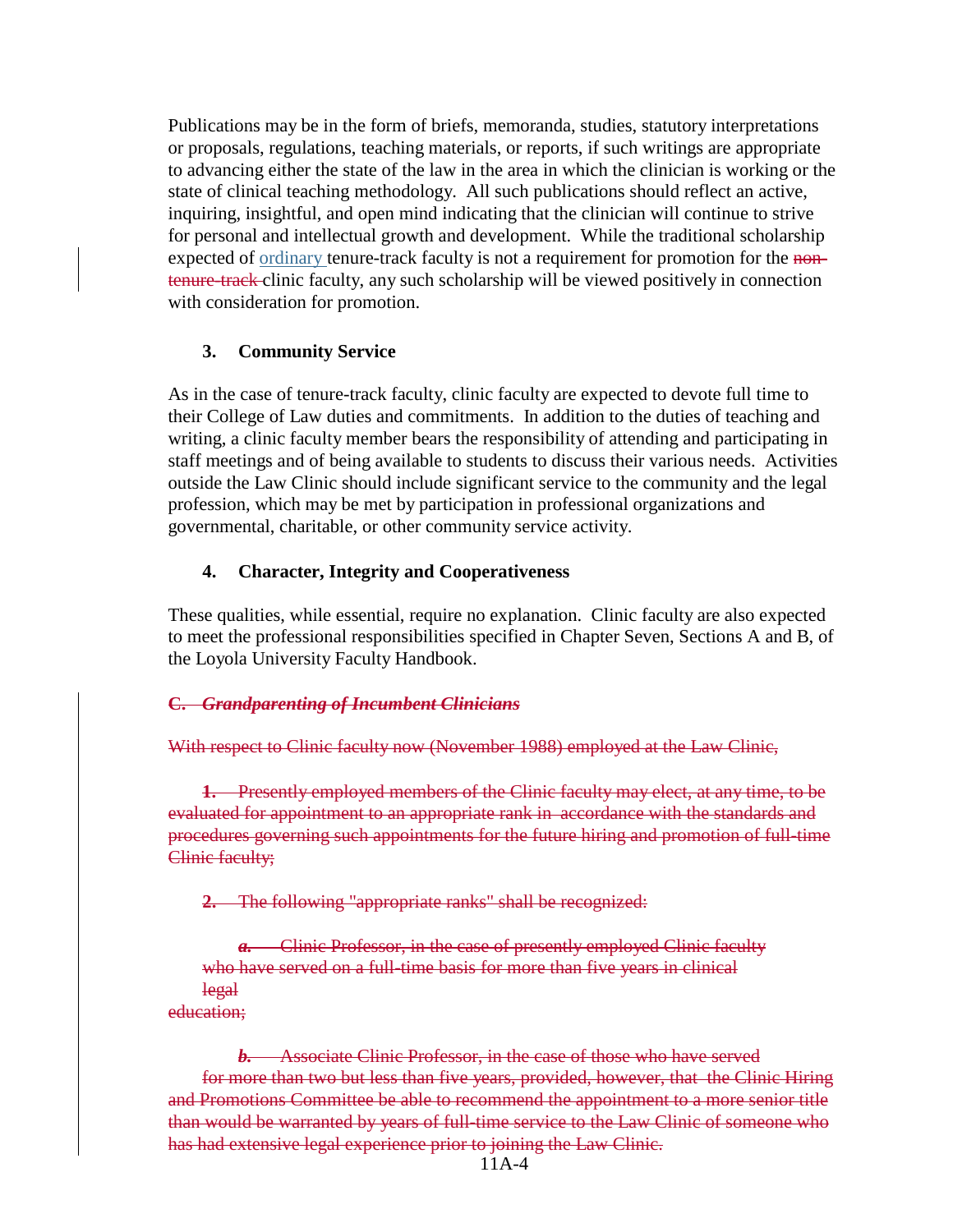## **CD.** *Arrangements for All Full-Time Clinic Faculty Who Are Appointed Under the Provisions of This Chapter*

**1.** Clinic faculty (except the Director) shall be considered as holding non-tenure positions. They shall be employed on the basis of -Probationary Contracts (one-year, non-renewable, but subject to five one-year extensions, as determined by the Clinic Director, the Clinic Hiring and Promotions Committee, and the Dean) or Fixed Contracts (five years, presumptively nonrenewable and, but subject to extensions, in five-year increments, as determined by the Clinic Director, the Clinic Hiring and Promotions Committee, and the Dean). No fixed contracts will be terminated or fail to be renewed unless there is good cause as defined under Chapter 9.

**2.** Salaries shall be set by the Dean at levels he or she determines to be appropriate in light of all relevant factors, including the requirements of ABA Standard 405(e).

**3.** Clinic faculty will be eligible to apply for sabbatical leave on the same basis as the tenure-track faculty, and all such applications will be governed by the procedures and criteria set forth in Chapter Six, Section E, of the Loyola University *Faculty Handbook.*

**4.** Clinic faculty will be eligible to apply for research assistants, research and writing grants, and reduced teaching time for research on the same basis and according to the same criteria as govern the tenure-track faculty.

**5.** Clinic faculty will be expected to serve on such University or College of Law committees as the Dean, at his or her discretion, shall determine.

**6.** Clinic faculty may apply for authorization to teach any course in the College of Law curriculum and such requests may be granted to a member of the Clinic faculty upon approval of the tenure-track faculty and the Dean.

**7.** Members of the Clinic faculty may apply for appointment to the <u>tenure-</u> track for ordinary faculty and will be evaluated according to the normal standards and procedures required of other candidates for such appointments.

**8.** The Clinic shall have a Hiring and Promotions Committee comprised of all Clinic faculty holding the rank of Associate Clinic Professor or Clinic Professor. The Director of the Clinic shall also be a member of the Clinic Hiring and Promotions Committee. Recommendations concerning initial appointments and promotions of Clinic faculty shall require a majority vote of the Clinic Hiring and Promotions Committee.